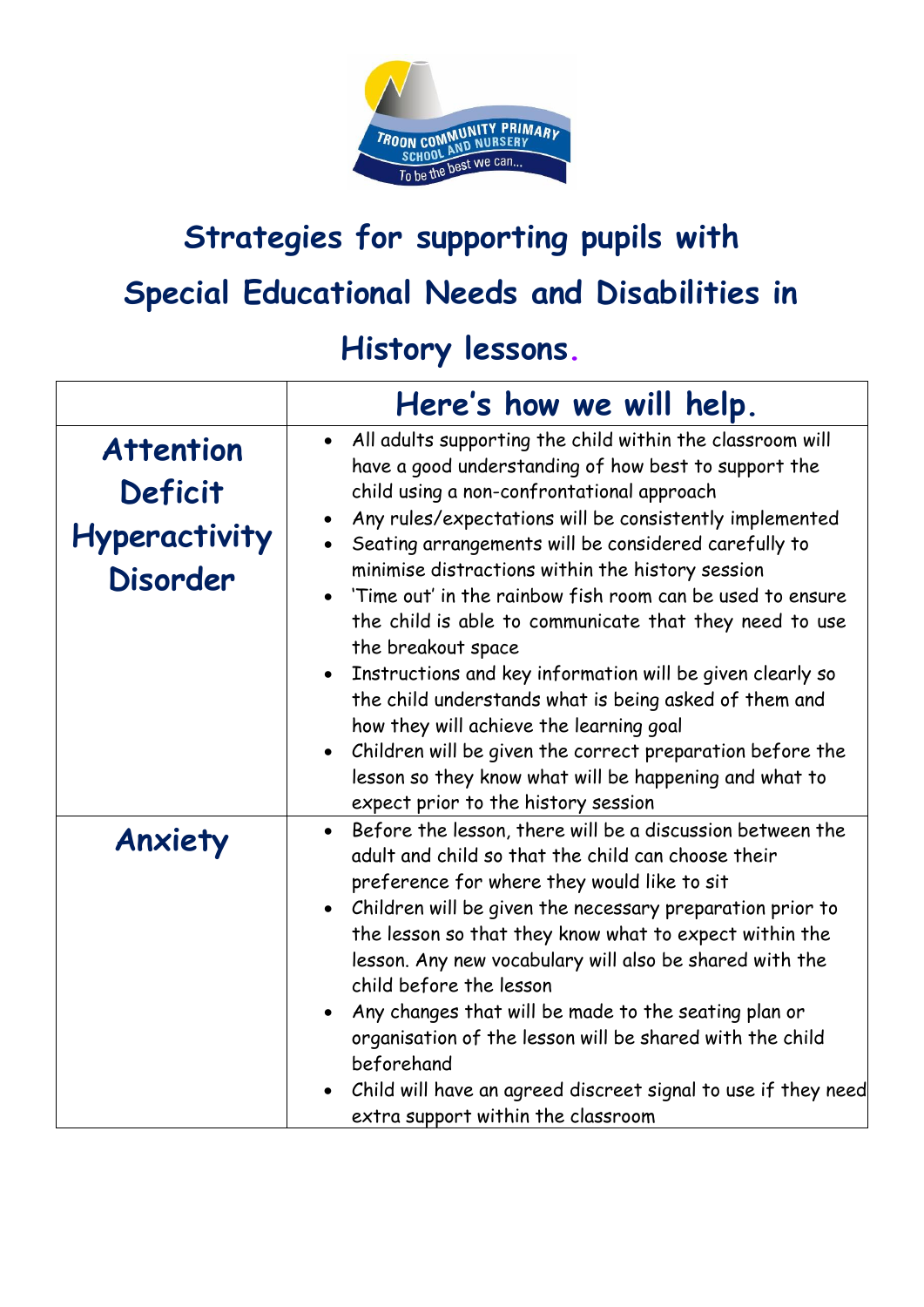| <b>Autism</b>      | Adults who have a positive, supportive, trusting<br>relationship with the child will be available to support                                                                                                                                                                                                                                                                                                                                                                                                                                                                                                                                                                                                                           |
|--------------------|----------------------------------------------------------------------------------------------------------------------------------------------------------------------------------------------------------------------------------------------------------------------------------------------------------------------------------------------------------------------------------------------------------------------------------------------------------------------------------------------------------------------------------------------------------------------------------------------------------------------------------------------------------------------------------------------------------------------------------------|
| Spectrum           | during to the lesson                                                                                                                                                                                                                                                                                                                                                                                                                                                                                                                                                                                                                                                                                                                   |
| <b>Disorder</b>    | Learning will be adapted so that it is accessible to the<br>child                                                                                                                                                                                                                                                                                                                                                                                                                                                                                                                                                                                                                                                                      |
|                    | Seating arrangements will be agreed with the child prior<br>to the lesson and any changes to the organisation of the<br>lesson or classroom will be shared with the child through<br>a social script/the use of visuals<br>Preparation for what is coming will be provided with the<br>use of visuals<br>• Time will be given for the child to process new<br>information and instructions with the support of visual<br>cues<br>Planned and unplanned sensory breaks can be used if<br>needed and the rainbow fish room available for a<br>sensory break<br>Any group activities will be thought out carefully and<br>children can work independently if the child finds the<br>social expectations of group work tricky or difficult |
| <b>Dyscalculia</b> | The use of an individual whiteboard will be used to ensure                                                                                                                                                                                                                                                                                                                                                                                                                                                                                                                                                                                                                                                                             |
|                    | the child is not expected to copy from the shared                                                                                                                                                                                                                                                                                                                                                                                                                                                                                                                                                                                                                                                                                      |
|                    | whiteboard                                                                                                                                                                                                                                                                                                                                                                                                                                                                                                                                                                                                                                                                                                                             |
|                    | Adults will ensure that questioning is adapted to support<br>the child's understanding                                                                                                                                                                                                                                                                                                                                                                                                                                                                                                                                                                                                                                                 |
|                    |                                                                                                                                                                                                                                                                                                                                                                                                                                                                                                                                                                                                                                                                                                                                        |
| <b>Dyslexia</b>    | Adults will ensure that font size is 12 or above and any<br>printed resources will be on pastel coloured paper,<br>avoiding black font on white paper<br>Numbered points or bullet points will be used rather than<br>large paragraphs of writing/information<br>Children will be able to use a ruler or their finger to                                                                                                                                                                                                                                                                                                                                                                                                               |
|                    | follow writing/text when reading<br>Text boxes or borders will be used to highlight important                                                                                                                                                                                                                                                                                                                                                                                                                                                                                                                                                                                                                                          |
|                    | information                                                                                                                                                                                                                                                                                                                                                                                                                                                                                                                                                                                                                                                                                                                            |
|                    | The use of pictures, diagrams, clear sub-titles and 'colour-                                                                                                                                                                                                                                                                                                                                                                                                                                                                                                                                                                                                                                                                           |
|                    | coded text' will be used to break up large sections of                                                                                                                                                                                                                                                                                                                                                                                                                                                                                                                                                                                                                                                                                 |
|                    | information                                                                                                                                                                                                                                                                                                                                                                                                                                                                                                                                                                                                                                                                                                                            |
|                    | Text to speech technology will be used if necessary                                                                                                                                                                                                                                                                                                                                                                                                                                                                                                                                                                                                                                                                                    |
|                    | Children will be provided with a large working space with<br>$\bullet$<br>an accessible route into and out of the classroom                                                                                                                                                                                                                                                                                                                                                                                                                                                                                                                                                                                                            |
| Dyspraxia          | Instructions will be written clearly for the child, using                                                                                                                                                                                                                                                                                                                                                                                                                                                                                                                                                                                                                                                                              |
|                    | different colours for each line                                                                                                                                                                                                                                                                                                                                                                                                                                                                                                                                                                                                                                                                                                        |
|                    | Visual timelines will be used in each classroom                                                                                                                                                                                                                                                                                                                                                                                                                                                                                                                                                                                                                                                                                        |
|                    | Child can tick off their coloured WALhT as they go so                                                                                                                                                                                                                                                                                                                                                                                                                                                                                                                                                                                                                                                                                  |
|                    | that they are aware of how to reach the learning goal                                                                                                                                                                                                                                                                                                                                                                                                                                                                                                                                                                                                                                                                                  |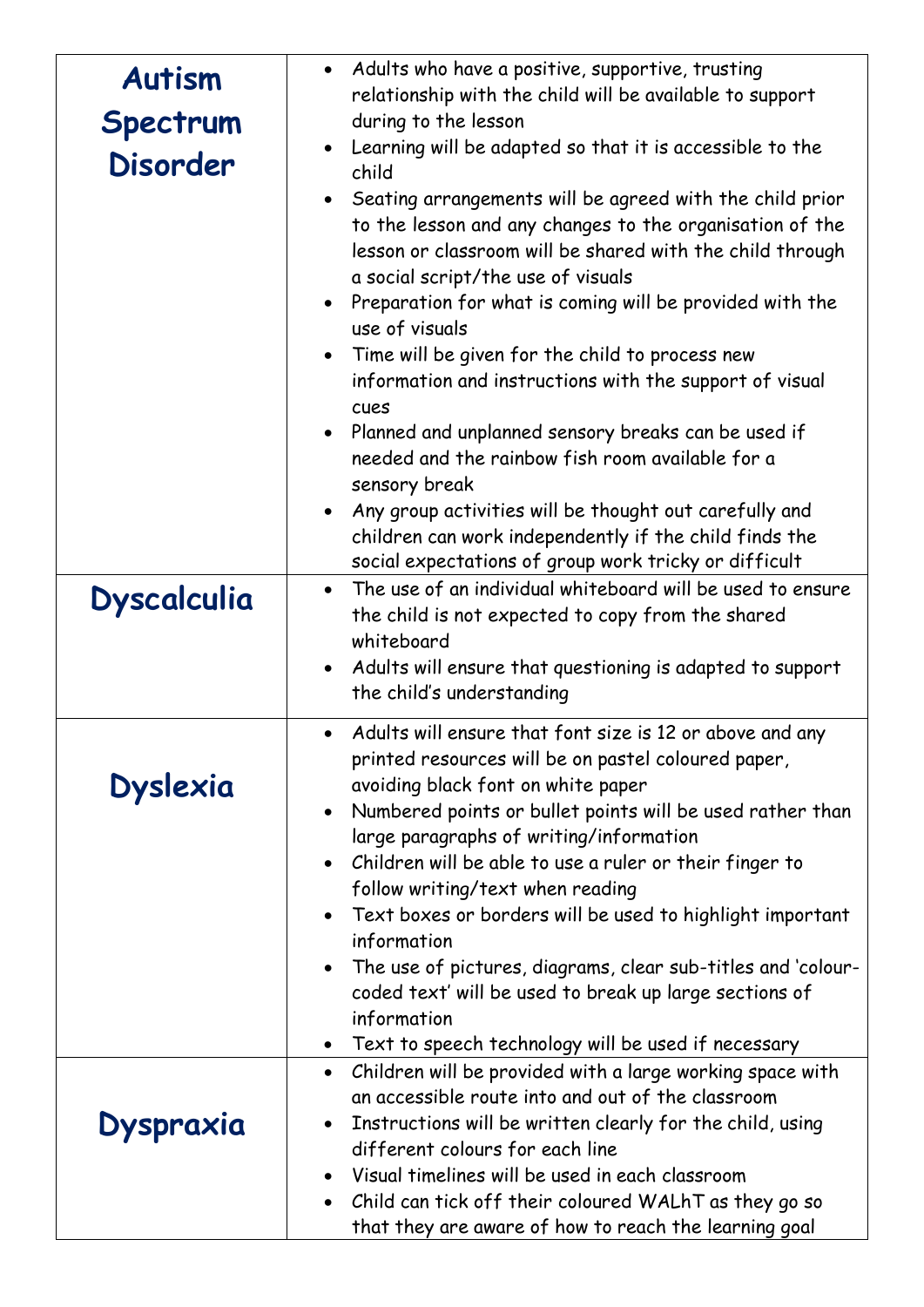|                      | Time will be provided for the child to: move around the                                            |
|----------------------|----------------------------------------------------------------------------------------------------|
|                      | room, complete tasks within the lesson, process                                                    |
|                      | information and pack up and leave the session early if<br>needed                                   |
|                      | • Adults will discretely check that the child is wearing their                                     |
|                      | hearing aid                                                                                        |
| Hearing              | • A discussion will take place between the adult and child so                                      |
|                      | that the child is able to choose where they sit/where is                                           |
| <b>Impairment</b>    | best for them to access the learning within the classroom                                          |
|                      | environment                                                                                        |
|                      | Background noise will be minimised and the classroom will                                          |
|                      | be a quiet, calm environment                                                                       |
|                      | Questions asked by other children will be repeated                                                 |
|                      | clearly so that the child is aware of any key information                                          |
|                      | being shared<br>• Adults will face the child when talking, children will sit                       |
|                      | closely to the front having clear vision of all aspects of                                         |
|                      | the lesson                                                                                         |
|                      | • Children will be provided with key vocabulary specific to                                        |
|                      | history with technical terms explained                                                             |
|                      | Children will be able to leave the classroom whenever                                              |
|                      | necessary                                                                                          |
| Toileting            | Seating arrangements will be carefully organised so that                                           |
| <b>Issues</b>        | the child can access the toilet as easily as possible                                              |
|                      | Staff will be aware that the child may arrive late to the<br>lesson                                |
|                      |                                                                                                    |
| <b>Cognition and</b> | Learning will be carefully adapted to suit the child's                                             |
|                      | individual learning needs. Visual diagrams and pictures will                                       |
| Learning             | be used to support new information                                                                 |
| Challenges           | Instructions will be given clearly with both physical and                                          |
|                      | verbal cues with visuals to support so that the child fully                                        |
|                      | understands the expectations of the lesson<br>Children will be given time to process questions and |
|                      | formulate answers                                                                                  |
|                      | Word banks will be provided with key vocabulary linked to                                          |
|                      | the history focus of the lesson                                                                    |
|                      | Information will be repeated in a variety of ways, using a                                         |
|                      | range of vocabulary                                                                                |
|                      | A writing frame will be provided to support writing during                                         |
|                      | independent activities                                                                             |
| Speech,              | Children will be given time to process information and to                                          |
|                      | give responses to answers<br>Speech will be clear and slowly paced so that children can            |
| Language &           | understand what is being said, what information is being                                           |
| Communication        | shared and any instructions that are being given                                                   |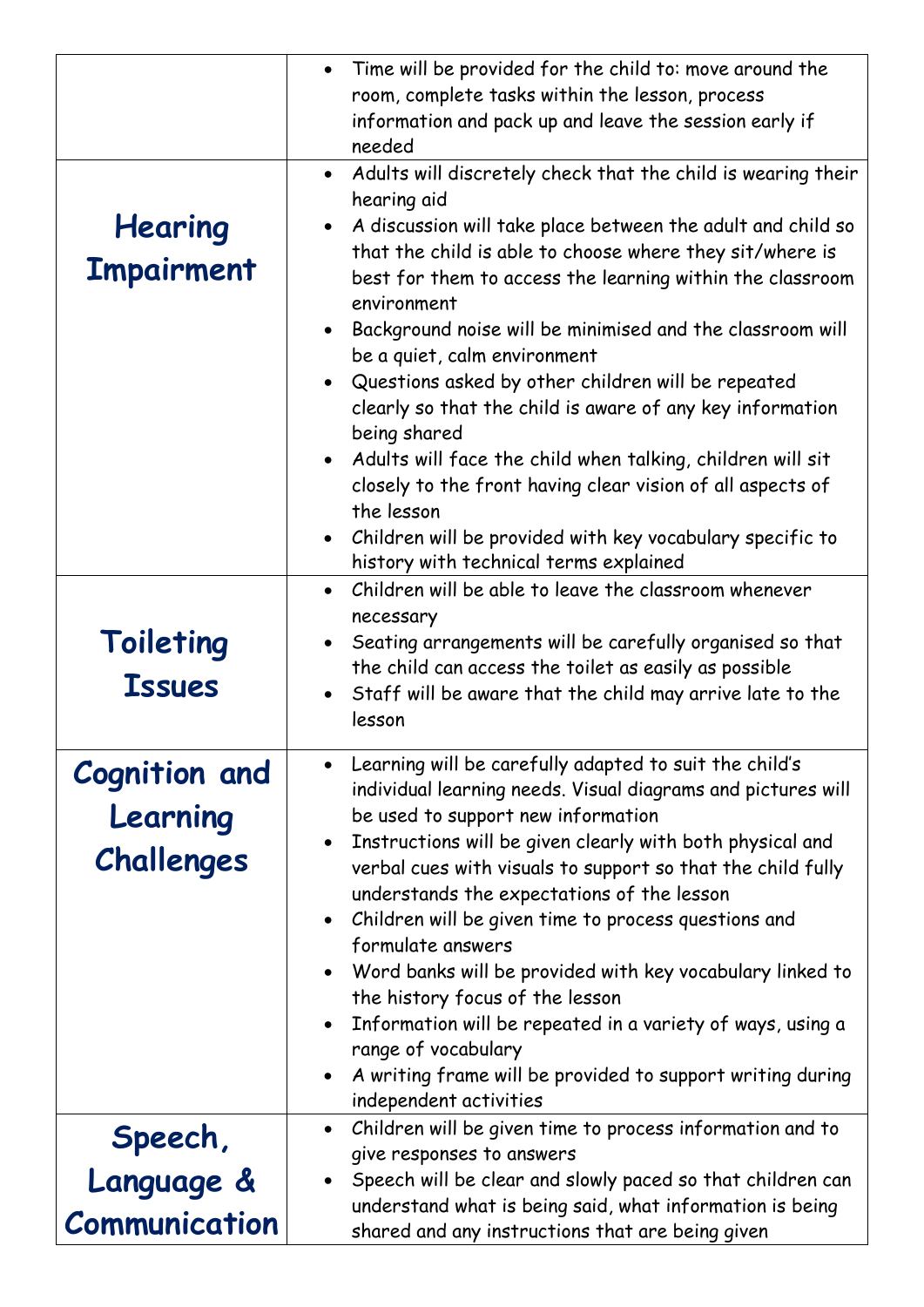| <b>Needs</b>                | Long sentences will be broken up into smaller,<br>$\bullet$<br>shortsentences that can clearly be interpreted<br>Symbols, signs and visual timetables will be used<br>$\bullet$<br>tosupport communication<br>Lots of opportunities will be given to communicate in<br>$\bullet$<br>either a pair or small group context to develop<br>confidence<br>Positive responses will be given to any attempts<br>$\bullet$<br>atcommunicating<br>Adults will regularly check the child's understanding<br>throughout the lesson                                                                                                                                                                                                                                                                                                   |
|-----------------------------|---------------------------------------------------------------------------------------------------------------------------------------------------------------------------------------------------------------------------------------------------------------------------------------------------------------------------------------------------------------------------------------------------------------------------------------------------------------------------------------------------------------------------------------------------------------------------------------------------------------------------------------------------------------------------------------------------------------------------------------------------------------------------------------------------------------------------|
| Tourette's<br>Syndrome      | Adults will understand how to individually support the<br>$\bullet$<br>child with tics to ensure they feel safe and<br>respected<br>Adults will support the child to ensure they feel<br>$\bullet$<br>supported in participating within the lesson however<br>they feel comfortable<br>Children will follow and tick the coloured WALhT to<br>$\bullet$<br>completing an activity that supports their attention<br>with the planning and organisation of the activity<br>Adults will plan sessions carefully, being mindful of the<br>$\bullet$<br>sensory processing that this lesson exposes the child to                                                                                                                                                                                                               |
| Experienced<br>Trauma       | The PACE approach will be used by all adults<br>$\bullet$<br>supportingthe child within the lesson<br>Adults will carefully check through the content of the<br>lesson to ensure they are considering the child's<br>contextand background before the lesson takes place.<br>If necessary, lessons will be adapted with this<br>$\bullet$<br>information in mind to avoid triggers and to ensure the<br>child feels safe and secure<br>Children will be provided with a safe and familiar<br>$\bullet$<br>breakout space in the rainbow fish room if they need<br>it throughout the lesson<br>Child can use an agreed signal if they need to go to the<br>$\bullet$<br>rainbow fish room<br>Adults supporting the child will have good understanding<br>$\bullet$<br>of how best to support the child with their emotions |
| Visual<br><b>Impairment</b> | A thicker/darker pencil will be provided to support<br>$\bullet$<br>thechild with reading their own writing<br>Children will be given enlarged images, pictures<br>$\bullet$<br>anddiagrams<br>If the child needs a typo scope when reading<br>$\bullet$<br>information, this will be accessible whenever necessary<br>Resources will be provided in the correct font size<br>$\bullet$<br>ratherthan enlarged to ensure sharpness and contrast is<br>as clear                                                                                                                                                                                                                                                                                                                                                            |